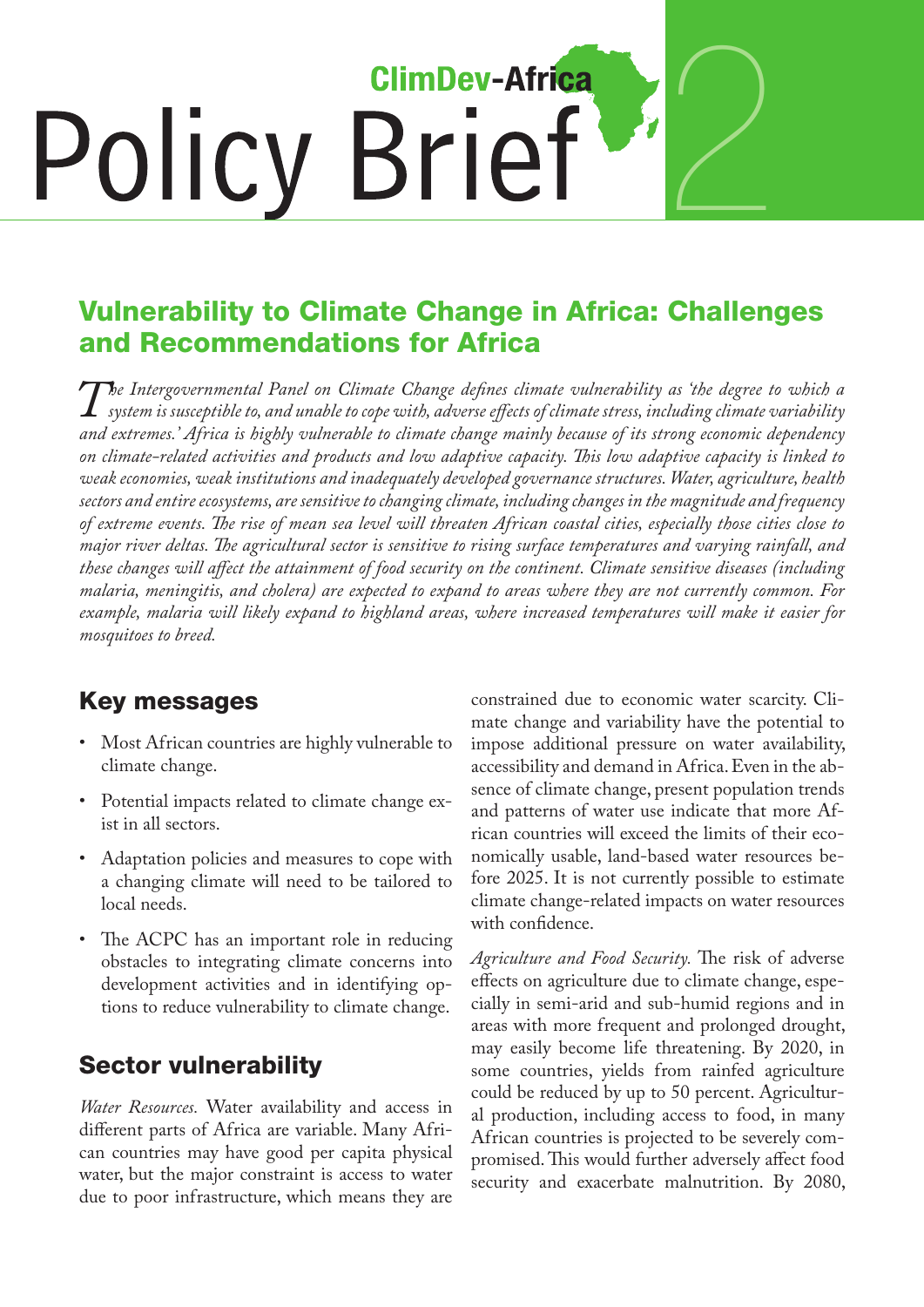arid and semi-arid land in Africa is projected to increase by 5 to 8 percent. Internal coping mechanisms are not likely to be adequate for many vulnerable populations, and the resources available for adapting to climate change may be outpaced by the impacts. Major impacts on food production will result from changes in temperature, moisture levels, ultraviolet radiation,  $CO_2$  levels, and pests and diseases.

*Coastal Ecosystems*. A mean sea level rise of 0.48m by the end of this century will threaten coastal areas. Projected mean sea level rise will exacerbate the existing physical, ecological/biological, and socioeconomic stresses on the African coastal zone by inundating and eroding low-lying areas and/ or increasing flooding caused by storm surges and intense rainstorms. This will also impact coastal ecosystems, such as mangroves, estuaries, deltas, and coral reefs, all of which play important roles in such economic activities as tourism and fishing. The expected rise of the surface temperature of Earth will affect both freshwater fisheries and marine fisheries. The impacts are likely to include a shift in the centre of production and composition of fish species, as ecosystems move geographically and change internally. Economic values are expected to fall.

*Human Health*. Under a changing climate, the resulting health risks to human populations depend on where and how people live. Of special concern are:

- *• Small Islands*: Populations in small island developing states and other low-lying regions are vulnerable to death and injury and to destruction of public health infrastructure from increasingly severe tropical storms. Salinisation of water resources and agricultural land from sea level rise is also likely to be a concern.
- *• Urban areas*: Rising global temperatures, combined with urban heat island effects, make urban populations, particularly those of tropical mega-cities, vulnerable to a combination of

health risks, including heat waves, floods, infectious diseases, and air pollution.

- *• Mountainous areas*: High temperatures are intensifying the risks of transmission of vector-borne diseases, such as malaria, to high-altitude populations that lack immunity against such diseases. Thus, mountain populations are at increased risk of water insecurity, floods and landslides, and infectious diseases.
- *• Children*: Children are among the most vulnerable to the health risks caused by climate change.

Infectious agents and their associated vector organisms (mosquitoes, ticks, and sand flies) have their reproduction and survival rates strongly affected by fluctuations in temperature. Although it can be difficult to find links between the incidence of a disease and warming trends, associations have apparently been found in both Ethiopia and Kenya. In general, the most vulnerable populations are expected to be located on the fringes of currently infected areas.

#### Recommendations

The design and implementation of policies and measures to assist adaptation to climate change and to reduce vulnerability to it will be essential. Adaptation strategies need to promote a rich rep